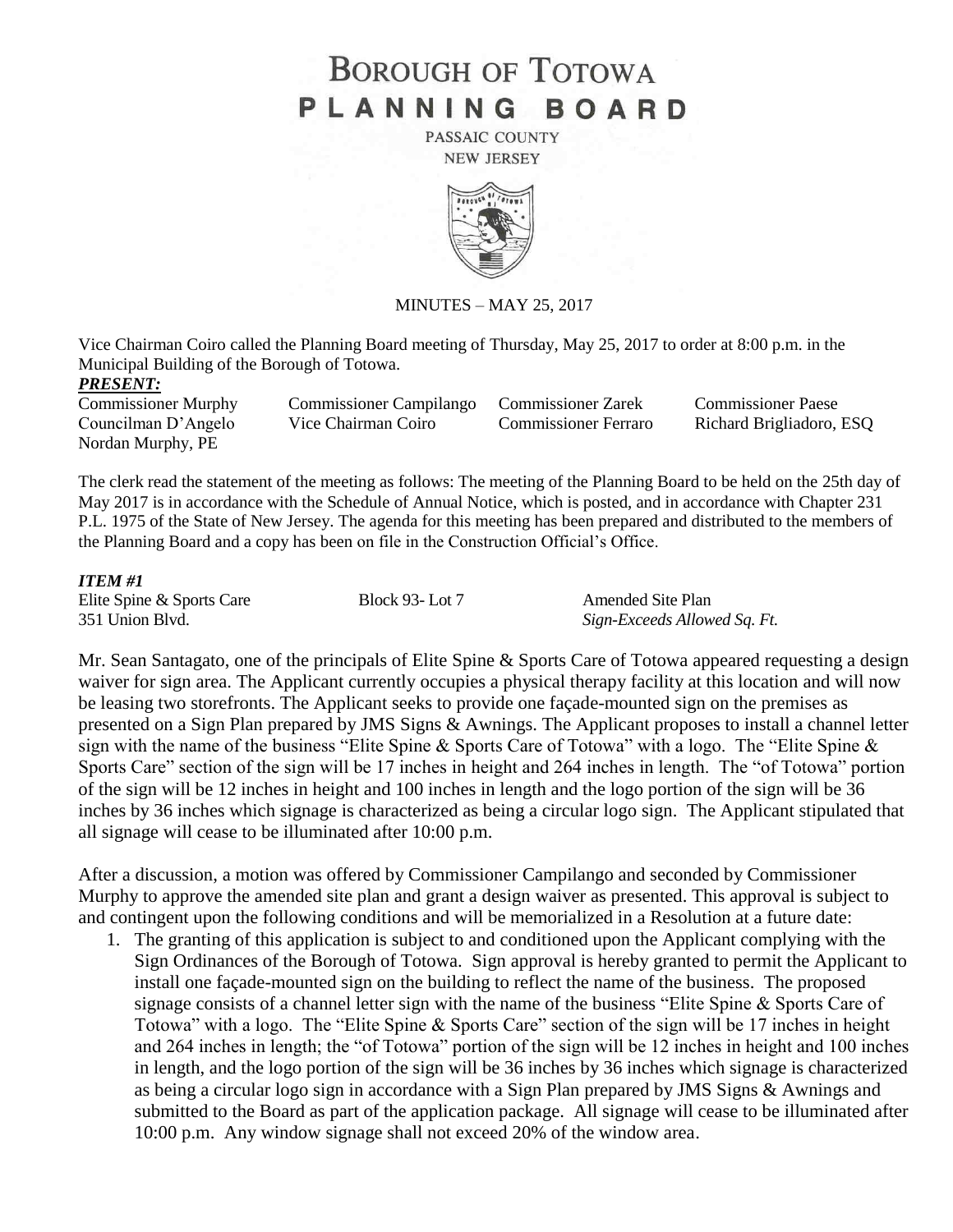2. All terms and conditions of the Board's prior resolutions remain in full force and effect except as satisfied or amended and not in conflict with this approval.

Seven agreed to a roll call vote… 7-0

*ITEM #2*

Aspire Studio Block 103- Lot 14 Minor Site Plan 394 Union Blvd. *Certificate of Occupancy.*

Ms. Alicia Khamis, appeared requesting the approval for occupancy of approximately 1,100 square feet of space for the Paint and Sip Art Studio classes and another 500 square feet of space in the basement for storage.

Vice Chairman Coiro read a letter of intent into the record. The anticipated hours of operation would be 7:00 p.m. to 9:00 p.m. Monday through Thursday. Friday nights 7:00 p.m. to 10:00 p.m. Saturday 10:00 a.m. to 10:00 p.m. and Sunday from 10:00 a.m. to 8:00 p.m. There will be three local Artists employed by the owner of the business. The classes are designed to run mainly in the evening during the week and during the days and evenings on the weekend. The minimum class size will be six people, but anticipate twenty people for the Friday and Saturday evening classes. The classes are 2 hours and 3 hours in duration.

Ms. Khamis further testified as to the nature of the business indicating that customers will register for the course and pay online. Customers are permitted to bring their own snacks and beverages. Customers will be instructed by trained Artists to paint a painting which the customer is permitted to keep at the conclusion of the session. The Applicant will provide the canvas, paint, brushes and everything needed to allow the customer to create a painting. The Applicant will also sell frames for customers to purchase for their painting. Classes are open to the public, but there will also be private parties, fundraisers as well as kid/family classes. The property has sixteen parking spaces plus one handicapped space for use. Regarding signage, there is an existing sign box within which a sign to reflect the name of the business is to be located. The Applicant will also comply with the Totowa Borough Sign Ordinance regarding the color of the sign.

A motion was offered by Commissioner Campilango and seconded by Commissioner Murphy to approve the minor site plan as presented. This approval is subject to and contingent upon the following conditions and will be memorialized in a Resolution at a future date:

- 1. The construction of internal partitions, exits, entrances and fire safety devices are subject to and require the approval of the fire sub-code official, the fire inspector and the building inspector.
- 2. The applicant will supply the Chief of Police with an emergency contact list and will also obtain the approval of the Police Chief in regards to all alarms and security devices.
- 3. There will be no outside storage of equipment or materials.
- 4. The applicant will comply with the Totowa Sign Ordinance.
- 5. The anticipated hours of operation would be 7:00 p.m. to 9:00 p.m. Monday through Thursday. Friday nights 7:00 p.m. to 10:00 p.m. Saturday 10:00 a.m. to 10:00 p.m. and Sunday from 10:00 a.m. to 8:00 p.m.

Seven agreed to a roll call vote… 7-0

| ITEM #3           |                     |                           |
|-------------------|---------------------|---------------------------|
| Postalogic, LLC   | Block 170.03- Lot 6 | Minor Site Plan           |
| 110 Maltese Drive |                     | Certificate of Occupancy. |

Mr. Brian Parker, appeared requesting the approval for occupancy of approximately 22,147 square feet of space to operate a finishing company serving the printing industry in the tri-state area. Postalogic's customers provide flat printed press sheets and Postalogic, LLC converts them into finished goods through various processes which include die cutting, folding, binding, packaging, addressing, mailing and hand-assembly.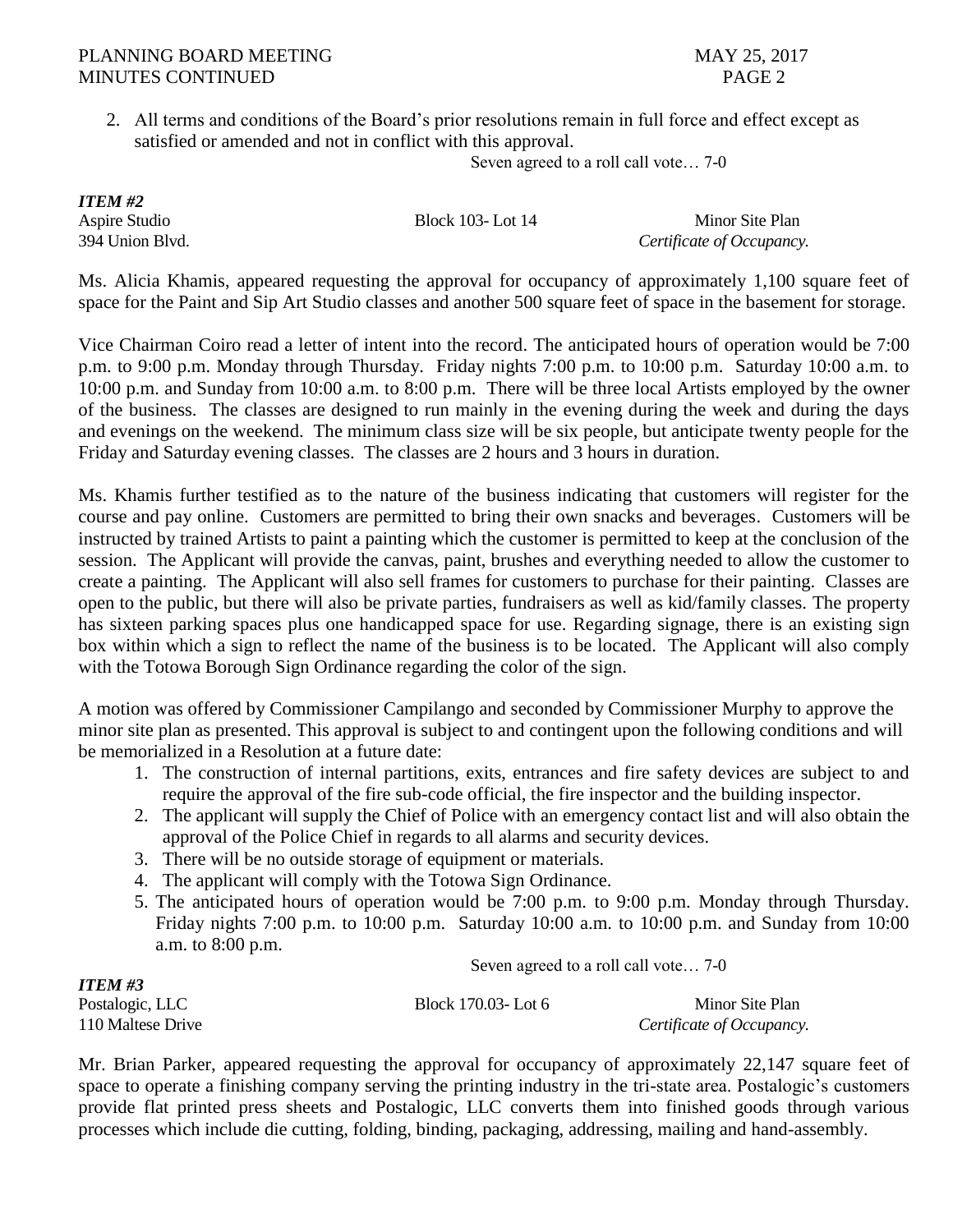Vice Chairman Coiro read a letter of intent into the record. The anticipated hours of operation would be 7:00 a.m. to 5:00 p.m. Monday through Friday. The Applicant's business may be opened beyond the stated hours in the event it becomes necessary to fulfill customer orders.

Mr. Parker testified that there is more than sufficient on-site parking to accommodate the needs of twentyseven employees. Mr. Parker represented that many of his employees carpool to work. As a result, he is satisfied that there is sufficient on-site parking for the proposed use of the premises. Mr. Parker also stipulated that there would be no outdoor storage of trucks overnight. Regarding signage, the Applicant will replace the existing freestanding sign facing Taft Road and a second freestanding sign near the Maltese Drive intersection with signs of substantially similar size and dimension, but not to exceed the existing sign area.

A motion was offered by Commissioner Campilango and seconded by Commissioner Murphy to approve the minor site plan as presented. This approval is subject to and contingent upon the following conditions and will be memorialized in a Resolution at a future date:

- 1. The construction of internal partitions, exits, entrances and fire safety devices are subject to and require the approval of the fire sub-code official, the fire inspector and the building inspector.
- 2. The applicant will supply the Chief of Police with an emergency contact list and will also obtain the approval of the Police Chief in regards to all alarms and security devices.
- 3. There will be no outside storage of equipment or materials.
- 4. The applicant will comply with the Totowa Sign Ordinance.
- 5. The anticipated hours of operation would be 7:00 a.m. to 5:00 p.m. Monday through Friday. The Applicant's business may be opened beyond the stated hours in the event it becomes necessary to fulfill customer orders.

| Seven agreed to a roll call vote 7-0 |  |
|--------------------------------------|--|
|--------------------------------------|--|

| ITEM #4         |                  |                           |
|-----------------|------------------|---------------------------|
| Raquel Nails    | Block 139- Lot 4 | Minor Site Plan           |
| 560 Union Blvd. |                  | Certificate of Occupancy. |

Ms. Raquel Arias, appeared requesting the approval for occupancy of approximately 1,000 square feet of space to operate a Nail Salon. Services will include, but are not limited to manicures, pedicures, as well as waxing.

Vice Chairman Coiro read a letter of intent into the record. The anticipated hours of operation will be 9:00 a.m. to 9:00 p.m. Monday through Saturday and 11:00 a.m. to 5:00 p.m. on Sunday. There will be four employees; a Manager, Nail Technician/Waxing Professional, a Hair Stylist and a Receptionist.

The Applicant proposes to install a building façade sign not to exceed 6 square feet in sign area and a freestanding pylon sign not to exceed 12 square feet in sign area.

A motion was offered by Commissioner Campilango and seconded by Commissioner Murphy to approve the minor site plan as presented. This approval is subject to and contingent upon the following conditions and will be memorialized in a Resolution at a future date:

- 1. The construction of internal partitions, exits, entrances and fire safety devices are subject to and require the approval of the fire sub-code official, the fire inspector and the building inspector.
- 2. The applicant will supply the Chief of Police with an emergency contact list and will also obtain the approval of the Police Chief in regards to all alarms and security devices.
- 3. There will be no outside storage of equipment or materials.
- 4. The applicant will comply with the Totowa Sign Ordinance.
- 5. The anticipated hours of operation will be 9:00 a.m. to 9:00 p.m. Monday through Saturday and 11:00 a.m. to 5:00 p.m. on Sunday.

Seven agreed to a roll call vote… 7-0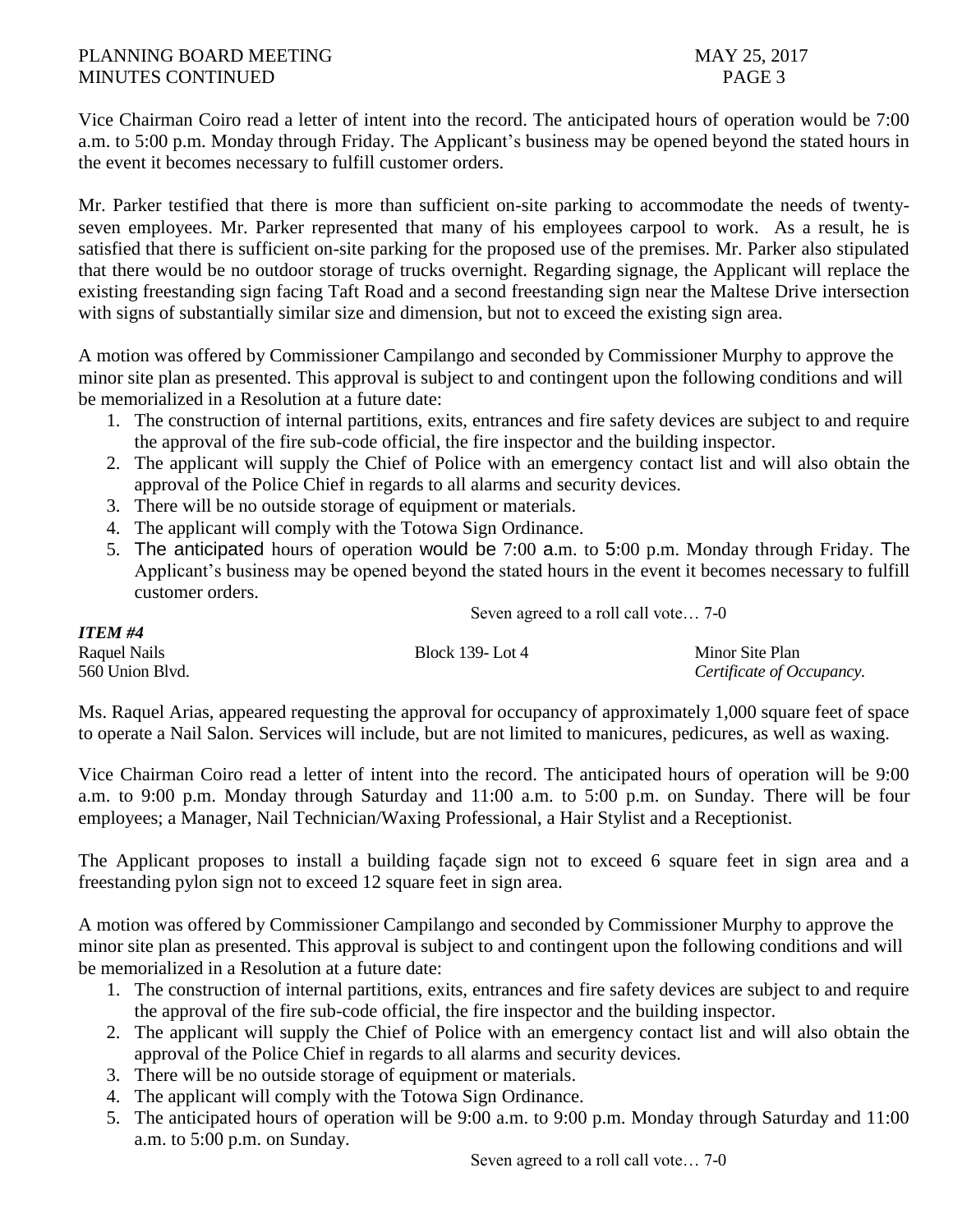Edgar Anthony Studio Block 103- Lot 14 Minor Site Plan

*ITEM #5*

388 Union Blvd. *Certificate of Occupancy.*

Mr. Edgar Anthony Montanez, appeared requesting the approval for occupancy of approximately 1,000 square feet of space to operate Salon Services. Mr. Montanez is a hairdresser and indicates that the business is operated with his wife and three additional employees.

Vice Chairman Coiro read a letter of intent into the record. The anticipated hours of operation will be Monday, Tuesday and Thursday from 9:00 a.m. to 6 p.m.; Wednesday and Friday from 9:00 a.m. to 8 p.m. and on Saturday from 8:00 a.m. to 5 p.m. Mr. Montanez also represented that the business may be opened on a Sunday for special occasions.

Mr. Montanez testified that they have a skin care room where services consists of facials, waxing and body treatments. In addition, the Applicant also carries a full line of organic hair and skin care products for sale. Applicant plans on replacing an existing building façade box sign, as well as a smaller sign on the premises. In addition, the installation of any signage in the glass windows shall not exceed 20% of the window area.

A motion was offered by Commissioner Campilango and seconded by Commissioner Murphy to approve the minor site plan as presented. This approval is subject to and contingent upon the following conditions and will be memorialized in a Resolution at a future date:

- 1. The construction of internal partitions, exits, entrances and fire safety devices are subject to and require the approval of the fire sub-code official, the fire inspector and the building inspector.
- 2. The applicant will supply the Chief of Police with an emergency contact list and will also obtain the approval of the Police Chief in regards to all alarms and security devices.
- 3. There will be no outside storage of equipment or materials.
- 4. The applicant will comply with the Totowa Sign Ordinance.
- 5. The anticipated hours of operation will be Monday, Tuesday and Thursday from 9:00 a.m. to 6 p.m.; Wednesday and Friday from 9:00 a.m. to 8 p.m. and on Saturday from 8:00 a.m. to 5 p.m.
- 6. The Applicant will obtain and maintain all licenses, and/or permits that are required to operate a hair salon at this location.
- 7. All terms and conditions of the Board's prior resolutions remain in full force and effect except as satisfied or amended and not in conflict with this approval.

Seven agreed to a roll call vote… 7-0

A motion was offered by Commissioner Campilango and seconded by Commissioner Zarek to approve the Planning Board Minutes of April 27, 2017 as prepared.

Four agreed to a roll call vote… 4-0 Commissioner Murphy and Ferraro abstained Vice Chairman Coiro abstained

A motion was offered by Commissioner Campilango and seconded by Commissioner Ferraro to approve the Planning Board Minutes of May 11, 2017 as prepared.

Four agreed to a roll call vote… 4-0 Commissioner Paese, Zarek and Campilango abstained

### **RESOLUTION:**

A motion was offered by Commissioner Campilango and seconded by Commissioner Paese to approve the resolution for 95 Shepherds Lane *-*Block 11 - Lot 9.01 as presented.

Four agreed on a roll call vote……….4-0